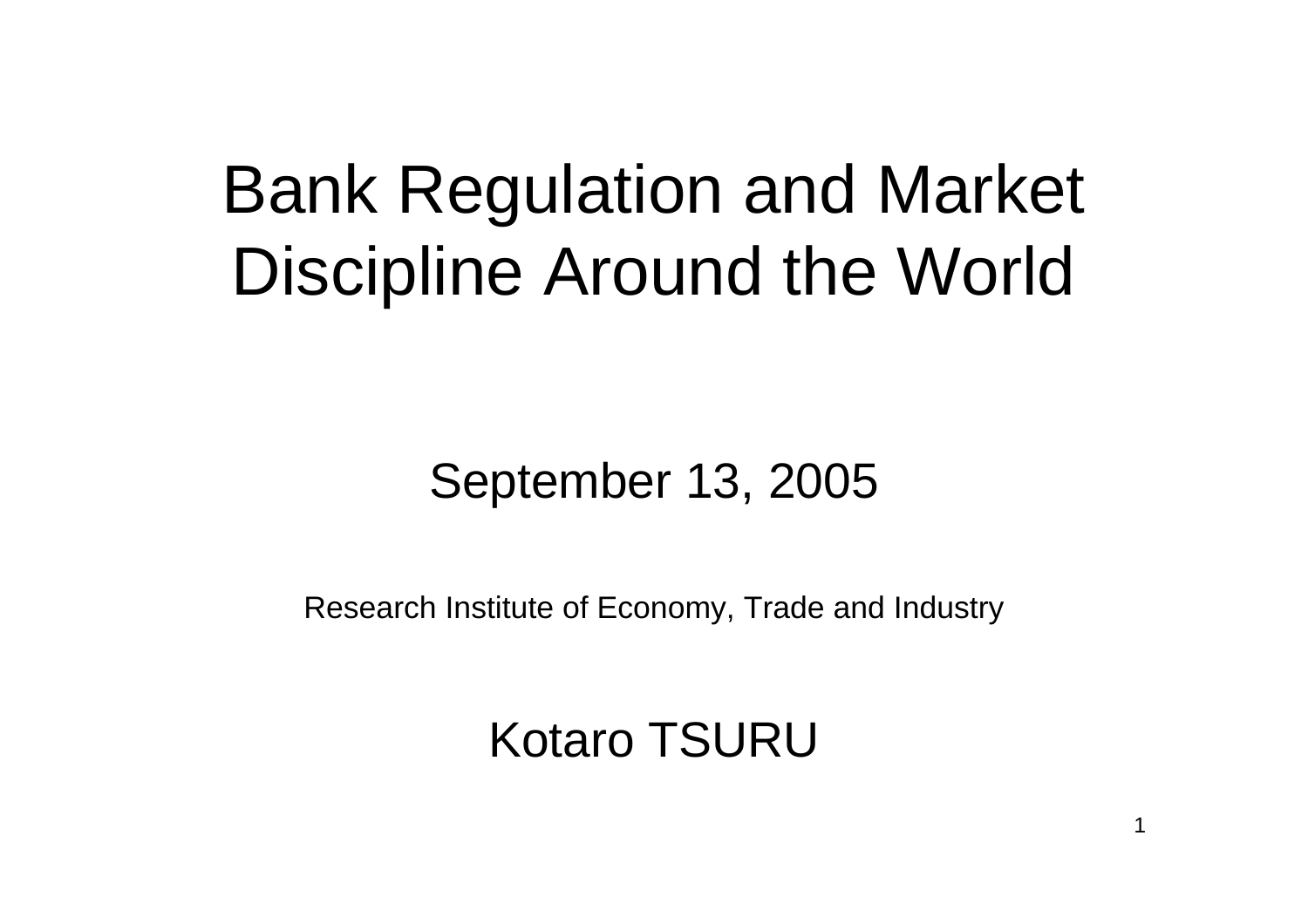### Motivation of Hosono, Iwaki Tsuru(2005), "Bank Regulation and Market Discipline Around the World" (HIT(2005))

- Bank failures (banking crises) can create "negative externalities" by having systematic and disruptive effects on the financial system and the real economy.
- The role of bank regulation and supervision = to prevent the excessive risk-taking by banks (the existence of "negative externalities may well provide a rationale for public control and intervention.)
- Another rationale of bank regulation: the "representative hypothesis" (Dewatripont and Tirole (1994)) regulatory authorities are supposed to act as a representative monitor for small depositors that have little incentive or ability to monitor a bank due to informational and free-rider problems.
- $\bullet$ However, frequent banking crises around the world over the past two decades question the effectiveness of bank regulation and supervision.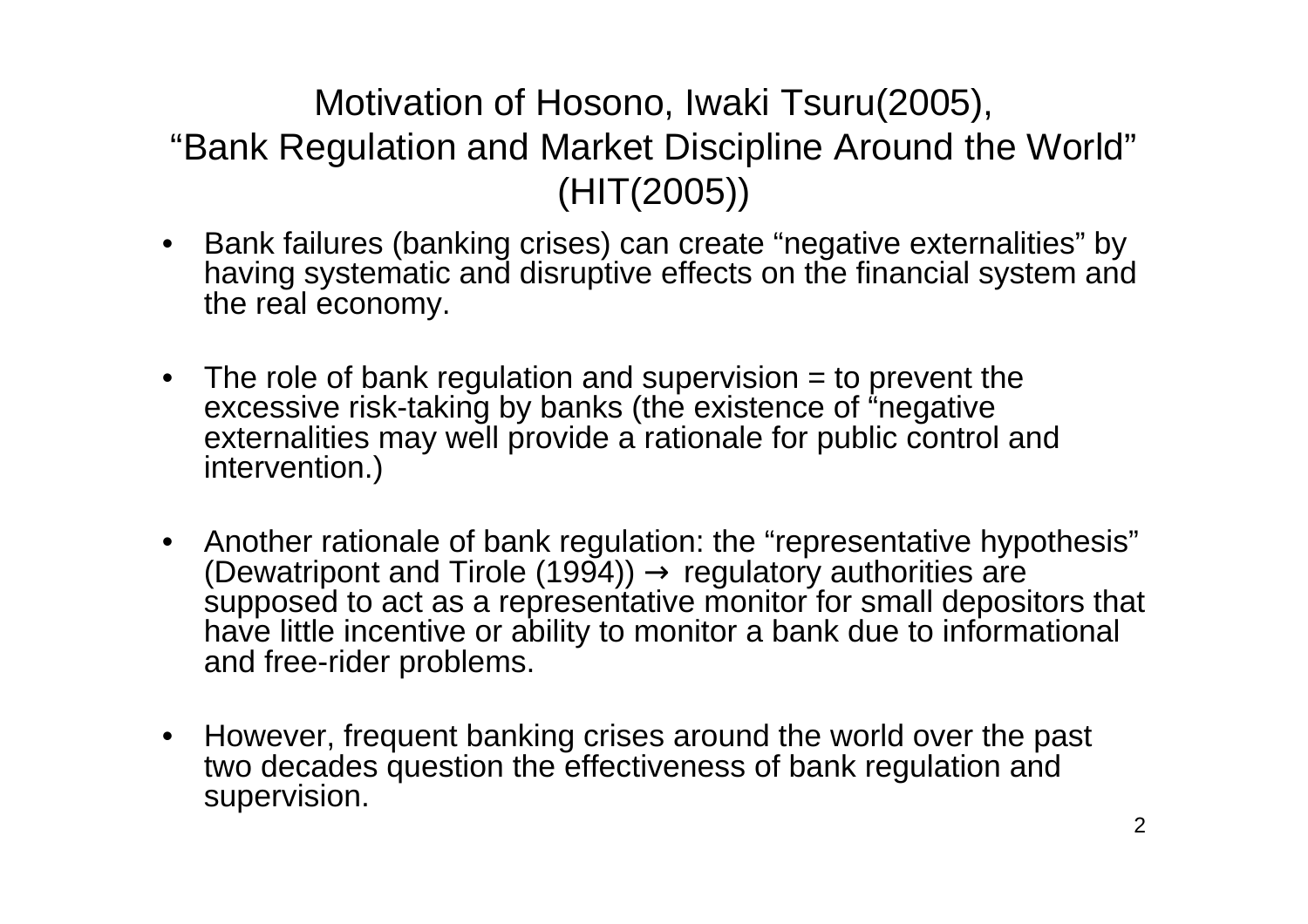### Motivation 2: The role of market discipline

- Growing emphasis on "market discipline" by policy makers and academics to supplement bank regulation and thus to maintain the safety and soundness of banking system (e.g. Basel II).
- $\bullet$ Market discipline in the banking sector = "a situation in which private sector agents including depositors, creditors and stockholders face costs that are increasing in the risks undertaken by banks and take action on the basis of these costs" (Martinez Peria and Schmukler (2001)).
- $\bullet$ For example, "uninsured depositors, who are exposed to bank risk taking, may penalize riskier banks by requiring higher interest rates or by withdrawing their deposits" (Martinez Peria and Schmukler (2001).
- $\bullet$ Existing research has focused mainly on the effectiveness of "market discipline" in the US and some other countries, by estimating depositor's sensitivity to bank risk (= the impact of bank insolvency risk on interest rate or deposit growth).
- $\bullet$ There is, however, little research on "market influence" (whether market pressures change bank risk taking or not) beyond the analysis on "market monitoring" (Bliss and Flannery (2001)).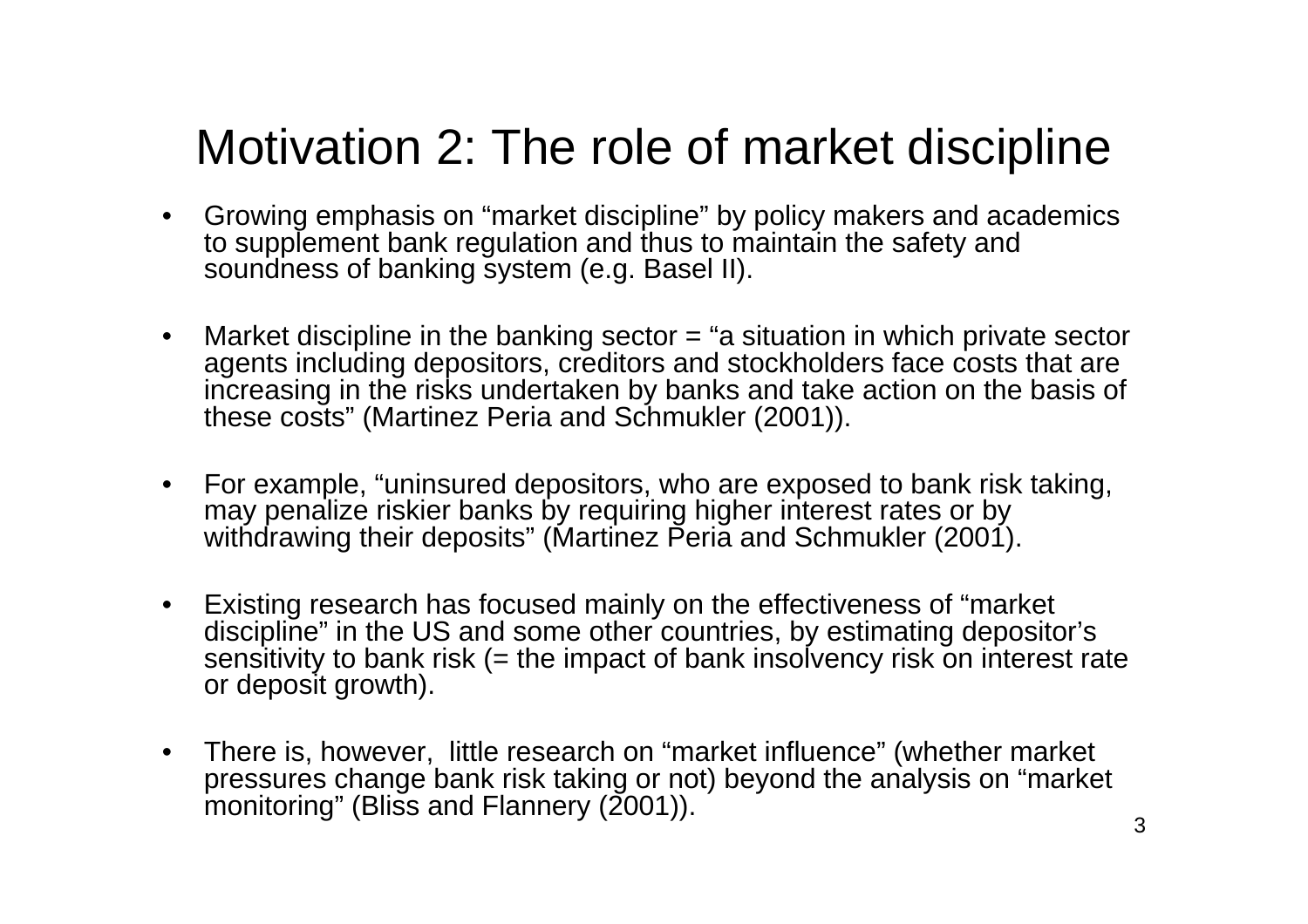### Motivation 3: The relationship between bank regulation (institutions) and market discipline

- • It is also not yet well understood under what conditions market discipline works well.
- $\bullet$ One important exception: Demirgüç-Kunt and Huizinga (2003) By examining the effects of deposit insurance designs on depositor discipline, they found: (1) Explicit deposit insurance reduced depositor's sensitivity to bank risk. (2) The more it did as its coverage was broader. (Data: 1990-1997, 30 countries for the effect on interest rates and 51 countries for that on deposit growth).
- •Then, how should we understand the relationship between other banking regulatory actions and depositor discipline?
- •Our paper theoretically examines the relationship between various bank regulations and depositor discipline and then provide new cross-country evidence on it using a larger sample set (a panel of about 1,7000 bankyear data during 1992-2002 across 60 countries from Bank Scope)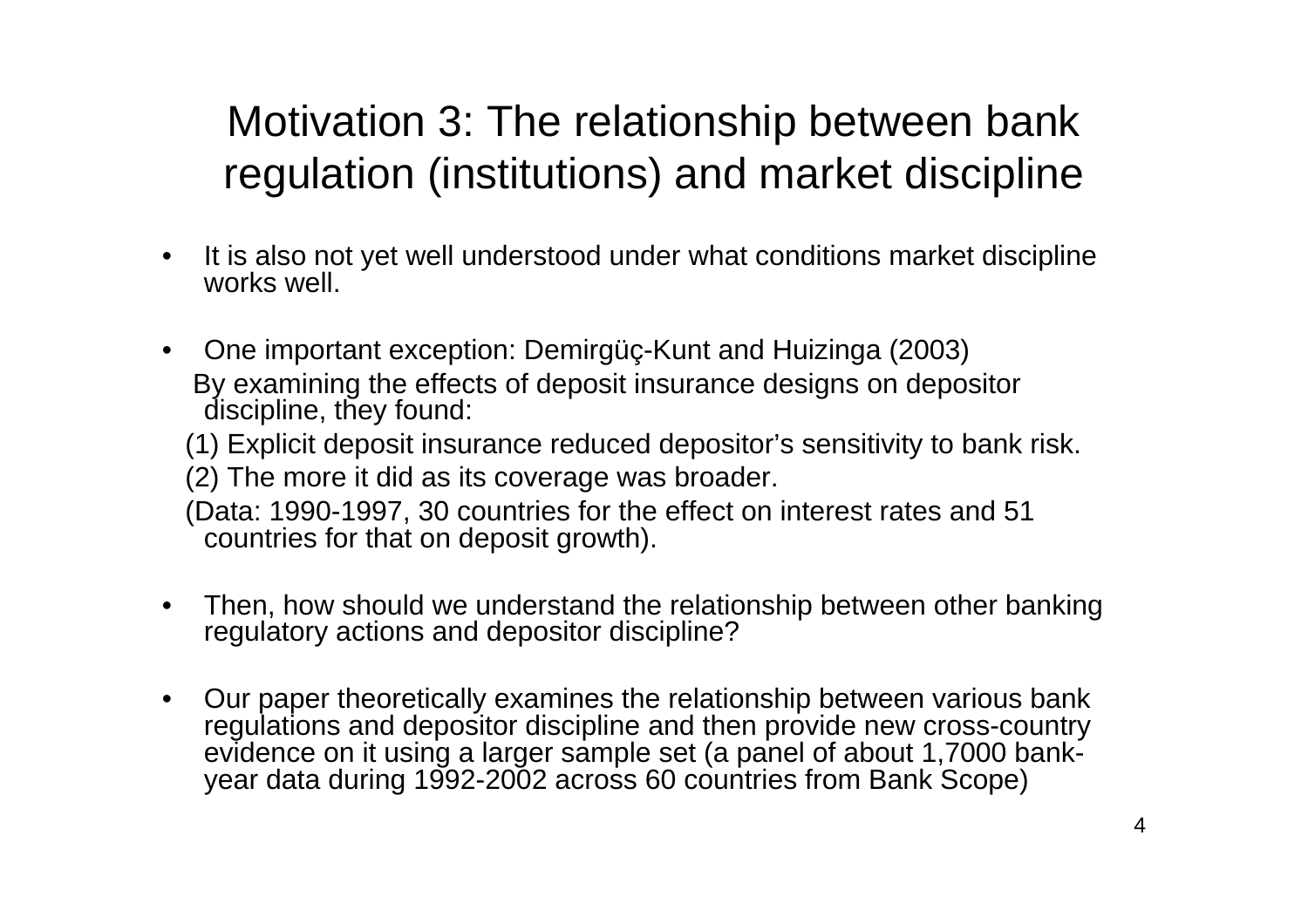A Theoretical model of depositor discipline (P 4 - 9): Two mechanisms affecting depositor's behavior

- •Two factors affecting depositor's behavior:
- (1) The ex-ante likelihood of the depositor's bank insolvency
- (2) The extent of ex-post deposit protection in the case of the bank insolvency
- •The mechanism of "regulatory discipline" (1) Bank regulations controlling bank risk higher bank stability<br>lower depositors' sensitivity to bank risk weaker market lower depositors' sensitivity to bank risk discipline (but strong regulatory discipline)
- •The mechanism of "regulatory shield" (2) Some regulation and safety-nets (explicit deposit insurance, bailout (forbearance) policies) shielding depositors from bank ins olvency risk and losses lower depositors' sensitivity to bank risk weaker market discipline (probably coupled with weaker regulatory discipline)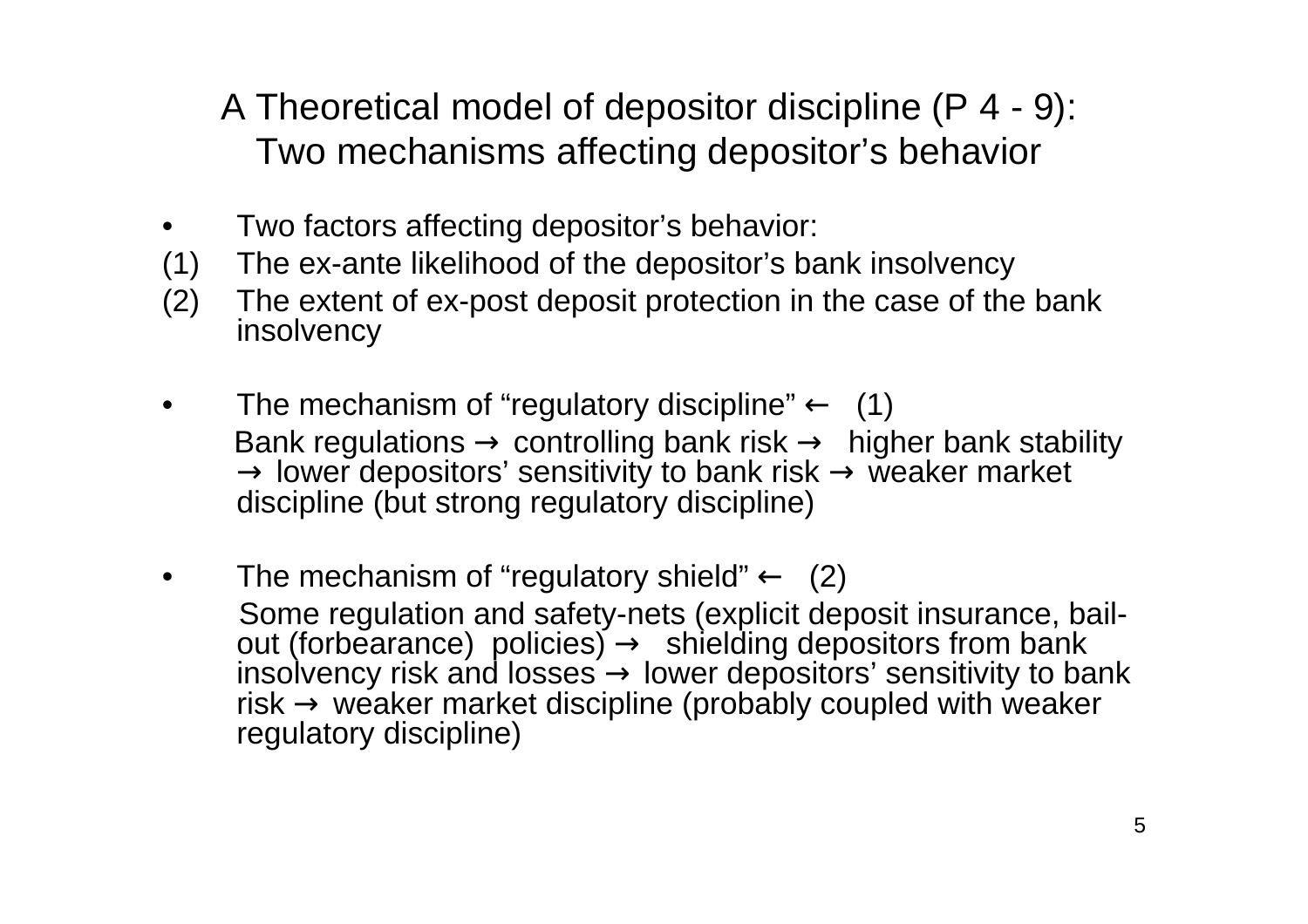## Empirical methodology

- (1) Estimation method: Pooled OLS
- (2) Dependent variable: deposit interest rate (interest payments to depositors / total deposits in the real ter m)
- (3) Explanatory variable: (with a one-year lag excluding Institutional variables)
- •Bank risk variables: Liquidity (liquid assets / total assets), Profit (operating income / total assets), Equity (equity / total assets) (-)
- $\bullet$ Institutional variables (+ or -)
- •• Institutional variables × bank risk variables (+ or -)
- $\bullet$ OVERHEAD (overhead costs / total assets)
- •MATURITY (customer and short-term funding / total interest bearing liabilities)
- •• ASEETSIZE (log (total assets / GDP))
- •Macroeconomic variables (inflation rate, growth r ate of real per capita GDP, real government bill rate)

(3) Robustness check

- •To deal with endogeneity problems, we also use the predicted value of Liquidity and the predicted value of deposit growth (Risky banks may want to have more liquidity assets and interest rates and deposit growth should be simultaneously determined.)
- •Other problems: "a gamble for resurrection" (collecting deposits by raising deposit interest rates), the effect of regulation on interest rates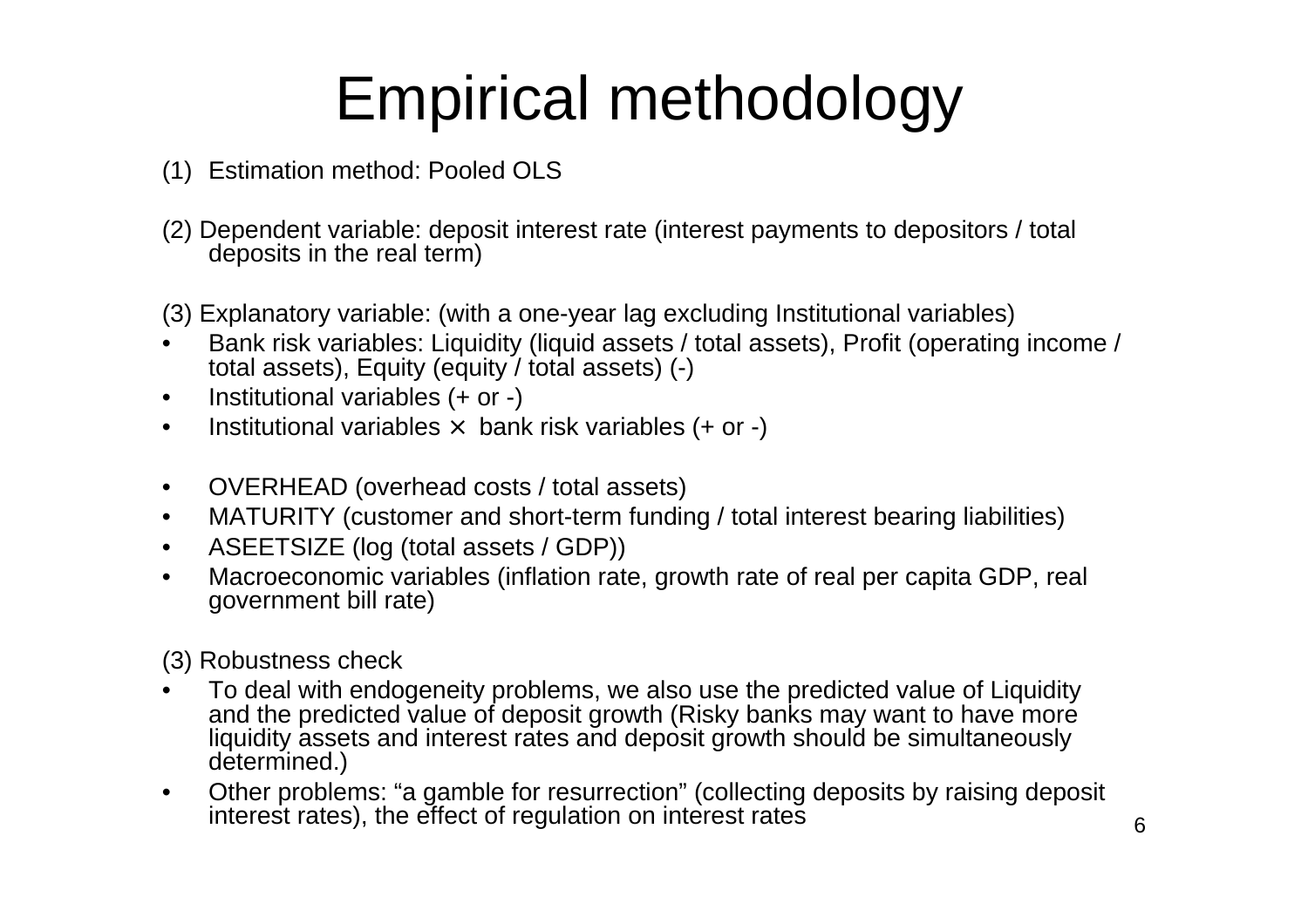## Institutional variables (P 37-41)

- 1.Bank regulation and supervision (Source: Barth, Caprio and Levine (2004))
- •CAPREG (capital regulatory index)
- •ACTREG (bank activity regulation index)
- $\bullet$ ENTRYREQ (entry into banking requirements)
- $\bullet$ MORALHAZARD (deposit insurance index)
- •SPOWER (official supervisory power)
- $\bullet$ PMONITOR (private monitoring index)
- •GOVBANK (government bank share)
- 2.Legal quality (Source: LLSV(1997), Knack and Keefer (1995))
- $\bullet$ CONTRACT (contract enforcement)
- •FPROP (property rights)
- 3. The effect of institutional variables: An example

× LIquidity+ × (Liquidity× MORALHAZARD)

=(α+β<sup>×</sup>MORALHA ZARD) <sup>×</sup>Liquidity

"Depositor's sensitivity to bank risk" term)

HAZ A R D (in the absol ute

Thus, if and are negative and positive respectively, generous deposit insurance is likely to reduce depositor's sensitivity to bank risk.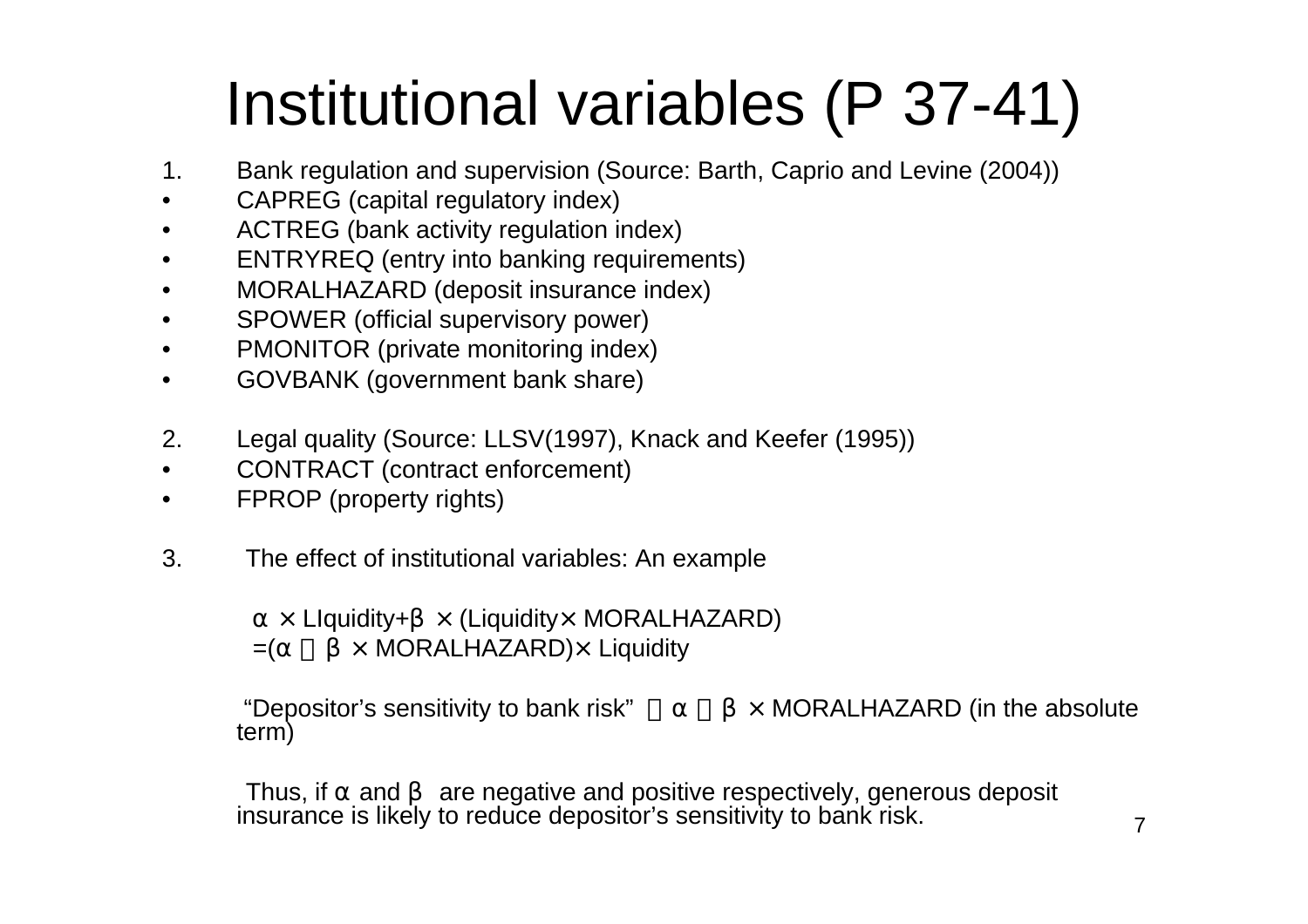## Empirical results (P 42)

### **A . A C T R E G**

|                                  | L iq u id it y       | P r o fit                                                               | E q u it y              | Predicted value of<br>L iq u id it y |
|----------------------------------|----------------------|-------------------------------------------------------------------------|-------------------------|--------------------------------------|
| C o n s t a n t                  | $0.072$ ***          | $0.075$ ***                                                             | 0.068<br>* * *          | 0.056                                |
|                                  | ( .000)              | ( .000)                                                                 | (. 0 0 0)               | ( .000)                              |
| B ank risk                       | $-0.043$ ***         | $-0.296$ ***                                                            | $-0.012$                | $-0.225$<br>$* * *$                  |
|                                  | ( .000)              | ( .000)                                                                 | (.558)                  | ( .000)                              |
| <b>OVERHEAD</b>                  | $-0.008$             | $0.078$ *                                                               | $-0.018$                | $-0.323$<br>$* * *$                  |
|                                  | (.575)               | (.081)                                                                  | (.487)                  | ( .000)                              |
| MATURITY                         | $-0.020$<br>* * *    | $-0.022$<br>$* * *$                                                     | $-0.023$ ***            | $0.007$ *                            |
|                                  | ( .000)              | (. 0 0 0)                                                               | (.000)                  | (.074)                               |
| ASSETSIZE                        | $0.001$ ***          | $0.001$ ***                                                             | $0.001$ ***             | $-0.001$ ***                         |
|                                  | ( .000)              | ( .000)                                                                 | ( .000)                 | ( .000)                              |
| GOVERNMENT RATE                  | 0.362<br>* * *       | 0.358<br>$* * *$                                                        | $0.357$ ***             | $* * *$<br>0.275                     |
|                                  | ( .000)              | (.000)                                                                  | ( .000)                 | ( .000)                              |
| IN FLATION                       | $-0.562$ ***         | $-0.571$ ***                                                            | $-0.573$ ***            | $-0.517$<br>$* * *$                  |
|                                  | ( .000)              | ( .000)                                                                 | ( .000)                 | ( .000)                              |
| GROWTH                           | $0.061$ **           | $0.064$ **                                                              | $0.062$ **              | $-0.952$<br>$* * *$                  |
|                                  | (.028)               | (.015)                                                                  | (.016)                  | ( .000)                              |
| DEPOSIT GROWTH (Predicted value) |                      |                                                                         |                         | $0.851***$                           |
|                                  |                      |                                                                         |                         | ( .000)                              |
| A C T R E G                      | $-0.002$ ***         | $-0.003$ ***                                                            | $-0.002$ ***            | $* * *$<br>$-0.003$                  |
|                                  | ( .000)              | ( .000)                                                                 | (. 0 0 0)               | ( .001)                              |
| B ank risk x                     | $0.003$ ***          | 0.023<br>$\qquad$ $\qquad$ $\qquad$ $\qquad$ $\qquad$ $\qquad$ $\qquad$ | 0.003                   | $0.012$ **                           |
| A C T R E G                      | (. 0 0 1)            | ( .000)                                                                 | (.339)                  | ( .020)                              |
| No. of obs.                      | 16617                | 17124                                                                   | 17123                   | 6598                                 |
| A dj. R-square                   | 0.67                 | 0.67                                                                    | 0.67                    | 0.73                                 |
| F value                          | 3 3 1 . 2 ***        | $371.9$ ***                                                             | $329.2$ ***             | 290.6                                |
| <b>B. CAPREG</b>                 |                      |                                                                         |                         |                                      |
|                                  | L iq u id it y       | P r o fit                                                               | E q u it y              | Predicted value of<br>L iq u id it y |
| B ank risk                       | $-0.038$<br>* * *    | $-0.264$                                                                | $-0.066$ *              | 0.083<br>$\ast\ast\ast$              |
|                                  | (.007)               | (.185)                                                                  | (.093)                  | (. 009)                              |
| CAPREG                           | $-0.001$ **          | $-0.001$                                                                | $-0.001$                | 0.006<br>$\ast\ast\ast$              |
|                                  | (.047)               | (.409)                                                                  | (.262)                  | ( .000)                              |
| Bankrisk x<br>CAPREG             | $0.006$ **<br>(.012) | 0.040<br>(.255)                                                         | $0.015$ **<br>$(-.014)$ | $-0.030***$<br>( .000)               |
|                                  |                      |                                                                         |                         |                                      |
| No. of obs.                      | 9988                 | 1 0 0 3 5                                                               | 1 0 0 3 5               | 3580                                 |

F vF value 1102.1 \*\*\* 875.1 \*\*\* 875.1 \*\*\* .<br>\*\*\*,\*\*,\* indicate statistical significance levels of 1,5 and 10 percent,respectively.  $875.1$  \*\*\* 950.5 \*\*\* 281.5 \*\*\*

D e p e n d e n t v a riable is the ratio of interest expense to interest-paying debt, deflated by GDP deflator.

A dj. R-square 0.85 0.85  $0.74$  0.73 0.85

P -values are in parentheses under the estim ated coefficients, using heteroskedasticity -consistent standard errors from an OLS regression.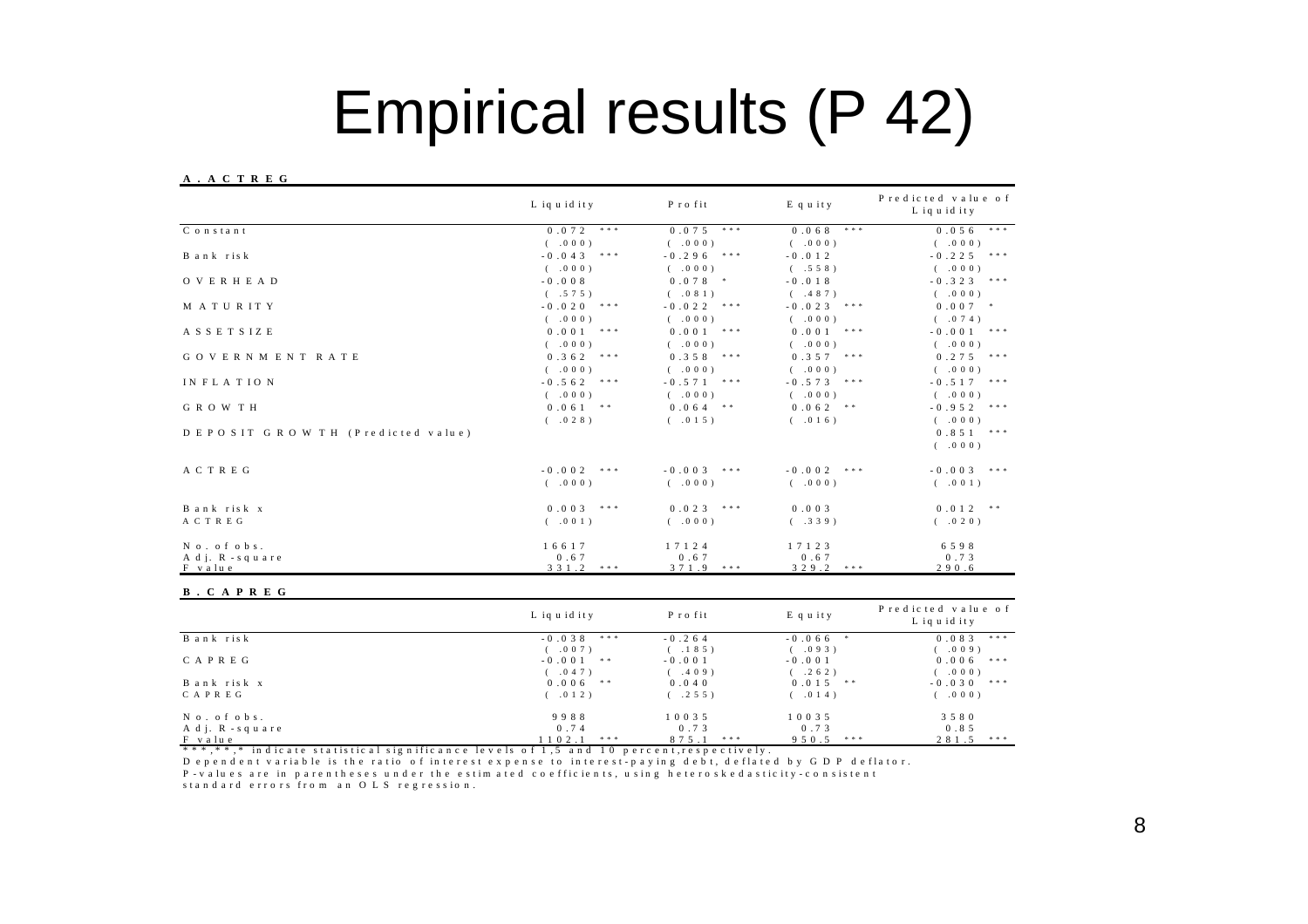## Empirical results 2 (P 43)

### **C . EN T R YREQ**

|               | L iq u id it y      | Profit         | Equity    | Predicted value of<br>L iq u id it y |
|---------------|---------------------|----------------|-----------|--------------------------------------|
| Bankrisk      | $-0.004$            | 0.192          | 0.104     | $-0.472$ ***                         |
|               | (.719)              | (.215)         | (.243)    | (000)                                |
| ENTRYREO      | $-0.001$ **         | $-0.0001$      | $-0.0001$ | $-0.013$<br>$* * *$                  |
|               | (0.012)             | (.860)         | (.908)    | 000)                                 |
| Bankrisk x    | $-0.001$            | $-0.032$ **    | $-0.014$  | $0.052$ ***                          |
| ENTRYREO      | (.529)              | (.017)         | (.181)    | .000)                                |
| No. of obs.   | 16490               | 16997          | 16997     | 6 5 4 2                              |
| Adj. R-square | 0.67                | 0.66           | 0.66      | 0.73                                 |
| F value       | 3 2 4 .3<br>$* * *$ | 328.9<br>* * * | 340.3     | 272.2<br>* * *                       |

### **D . M O R A L H A Z A R D**

|               | L iq u id it y    | P r o f it          | E q u it y   | Predicted value of<br>L ig u id it y |
|---------------|-------------------|---------------------|--------------|--------------------------------------|
| B ank risk    | $-0.022$ ***      | $-0.127$<br>$* * *$ | 0.005        | $-0.096$ ***                         |
|               | (0.000)           | (0.00)              | (.696)       | ( .000)                              |
| MORALHAZARD   | $-0.004$<br>* * * | $-0.004$ ***        | $-0.004$ *** | $-0.002$ **                          |
|               | (0.000)           | (0.001)             | ( .000)      | (.041)                               |
| Bankrisk x    | 0.009<br>* * *    | $0.043$ ***         | $0.014$ ***  | 0.001                                |
| MORALHAZARD   | (0,0,0,0)         | (0, 0, 0)           | ( .002)      | (.817)                               |
| No. of obs.   | 17240             | 17743               | 17741        | 6813                                 |
| Adj. R-square | 0.61              | 0.61                | 0.61         | 0.62                                 |
| F value       | 295.6<br>* * *    | 3 1 4 .3<br>* * *   | $304.8$ ***  | 528.1<br>* * *                       |

### **E . S P O WE R**

|               | L iq u id it y      | Profit         | Equity       | Predicted value of<br>L iq u id it y |
|---------------|---------------------|----------------|--------------|--------------------------------------|
| Bankrisk      | $-0.086$ ***        | $-0.485$ ***   | $-0.041$ *   | $-0.380$ ***                         |
|               | ( .000)             | (0, 0, 0)      | (.095)       | .000)                                |
| SPOWER        | $-0.004$<br>$* * *$ | $-0.004$ ***   | $-0.003$ *** | $-0.005$<br>* * *                    |
|               | ( .000)             | (0, 0, 0)      | (.000)       | .000)                                |
| Bankrisk x    | 0.006<br>$* * *$    | $0.033$ ***    | $0.006$ **   | $0.024$ ***                          |
| SPOW ER       | ( .000)             | (.000)         | (.021)       | .000)                                |
| No. of obs.   | 16561               | 17068          | 17067        | 6598                                 |
| Adj. R-square | 0.66                | 0.66           | 0.66         | 0.73                                 |
| F value       | 359.7<br>* * *      | 381.4<br>* * * | $379.9$ ***  | 2 5 3 . 2<br>* * *                   |

\* \* \* , \* \* , \* indicate statistical significance levels of 1 ,5 and 10 percent, respectively .

P - v a lu e s are in parentheses under the estim ated coefficients, using heterosked asticity - consistent standard errors from an OLS regression. D e p e n d e n t v a riable is the ratio of interest expense to interest-paying debt, deflated by GDP deflator.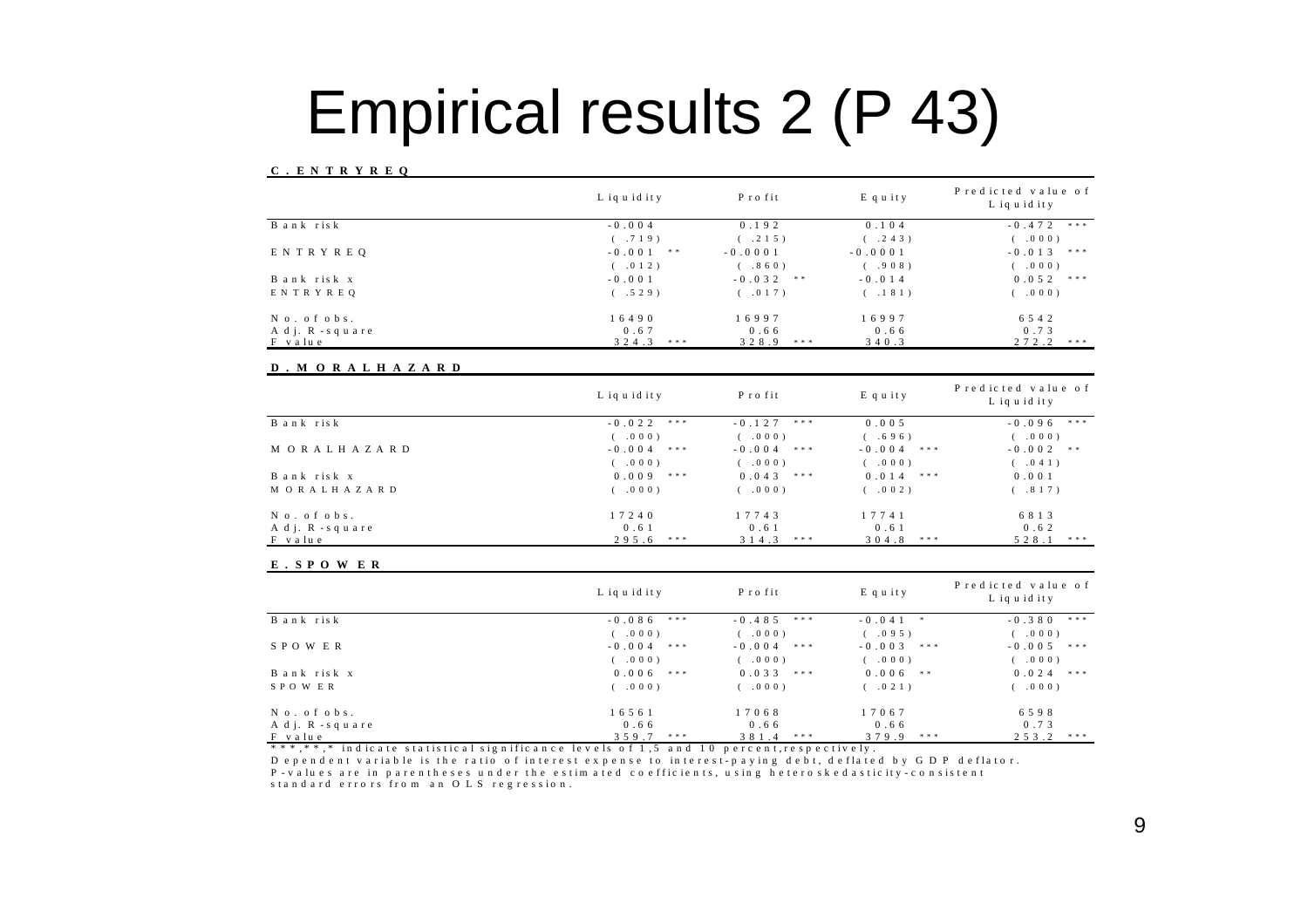### Empirical results 3 (P 44)

### Table 5. Deposit Interest Rate, Market Discipline, and Institutions

**F . PM O N I T O R**

|               | L iq u id it y | P r o f it   | Equity       | Predicted value of<br>L iq u id it y |
|---------------|----------------|--------------|--------------|--------------------------------------|
| B ank risk    | 0.008          | $-0.511$ *** | $-0.141$     | 0.079                                |
|               | ( .717)        | ( .0 0 2 )   | (175)        | (.357)                               |
| PM ONITOR     | $-0.007$ ***   | $-0.010$ *** | $-0.009$ *** | 0.0002                               |
|               | ( .000)        | ( .0 0 0 )   | ( .0 0 0 )   | (.931)                               |
| Bankrisk x    | $-0.004$       | $0.071$ ***  | $0.026$ *    | $-0.016$                             |
| PM ONITOR     | (.205)         | ( .005)      | ( .096)      | (.254)                               |
| No. of obs.   | 9 2 2 3        | 9 2 6 1      | 9 2 6 1      | 3 7 1 0                              |
| Adj. R-square | 0.87           | 0.87         | 0.87         | 0.89                                 |
| F value       | 017.5<br>* * * | $853.8$ ***  | 889.7 ***    | $465.9$ ***                          |

### **G . G O V B A N K**

|                | L iq u id it y  | P r o f it         | Equity                 | Predicted value of<br>L iquid ity |
|----------------|-----------------|--------------------|------------------------|-----------------------------------|
| B ank risk     | $-0.009$ ***    | $-0.021$           | $0.037***$             | $-0.084$ ***                      |
|                | ( .000)         | $(-.142)$          | ( .004)                | ( .0 0 0 )                        |
| GOVBANK        | $0.0004$ ***    | $0.0005$ ***       | 0.0004<br>$-8 - 8 - 8$ | 0.000                             |
|                | ( .000)         | ( .0 0 0 )         | ( .0 0 0 )             | (.211)                            |
| Bankrisk x     | $-0.0002$       | $-0.005$ ***       | $-0.001$               | $0.002$ **                        |
| <b>GOVBANK</b> | (179)           | ( .0 0 0 )         | (102)                  | ( .041)                           |
| No. of obs.    | 1 4 2 9 4       | 14788              | 14787                  | 5 7 5 7                           |
| Adj. R-square  | 0.73            | 0.73               | 0.73                   | 0.82                              |
| F value        | 341.6<br>$-888$ | 3 2 4 .9<br>$-888$ | $347.0$ ***            | 271.4<br>* * *                    |

### **H . CO N T R A C T**

|               | L iq u id it y | P r o f it   | Equity                   | Predicted value of<br>L iq u id it y |
|---------------|----------------|--------------|--------------------------|--------------------------------------|
| B ank risk    | $-0.103$ ***   | $-0.527$ *** | $-0.095$ **              | $-0.307$ ***                         |
|               | ( .000)        | ( .0 0 0 )   | (. 018)                  | ( .000)                              |
| CONTRACT      | $-0.016$ ***   | $-0.015$ *** | $-0.012$<br>$-8 - 8 - 8$ | $-0.018$<br>* * *                    |
|               | ( .000)        | ( .0 0 0 )   | ( .0 0 0 )               | ( .000)                              |
| Bankrisk x    | $0.029$ ***    | $0.149$ ***  | $0.043$ ***              | 0.078<br>* * *                       |
| CONTRACT      | ( .0 0 0 )     | ( .0 0 0 )   | ( .001)                  | (0, 0, 0, 0)                         |
| No. of obs.   | 16113          | 16620        | 16619                    | 6 4 8 6                              |
| Adj. R-square | 0.62           | 0.62         | 0.61                     | 0.74                                 |
| F value       | 751.8<br>888   | $778.8$ ***  | $732.3$ ***              | $298.3$ ***                          |

### **I . F P R O P**

|               | L iq u id it y     | P r o f it        | E q u it y   | Predicted value of<br>L iquid ity |
|---------------|--------------------|-------------------|--------------|-----------------------------------|
| B ank risk    | $-0.120$ ***       | $-0.604$ ***      | $-0.076$     | $-0.287$ ***                      |
|               | ( .000)            | ( .0 0 0 )        | ( .242)      | ( .000)                           |
| FPROP         | $-0.016$ ***       | $-0.016$ ***      | $-0.012$ *** | $-0.013$ ***                      |
|               | ( .000)            | ( .0 0 0 )        | ( .0 0 0 )   | ( .0 0 0 )                        |
| Bankrisk x    | $0.024$ ***        | $0.120$ ***       | $0.023$ *    | $0.044$ ***                       |
| FPROP         | ( .000)            | ( .0 0 0 )        | ( .069)      | ( .0 0 0 )                        |
| No. of obs.   | 6787               | 17294             | 17292        | 6 7 2 3                           |
| Adj. R-square | 0.59               | 0.59              | 0.59         | 0.73                              |
| F value       | 7 2 4 . 2<br>8.8.8 | $-888$<br>7 3 5 6 | $702.6$ ***  | 292.5<br>* * *                    |

D e p e n d e nt v a riable is the ratio of interest expense to interest-paying debt, deflated by GDP deflator.

P - v a lues are in parentheses under the estimated coefficients, using heterosked asticity - consistent standard errors from an OLS regression.